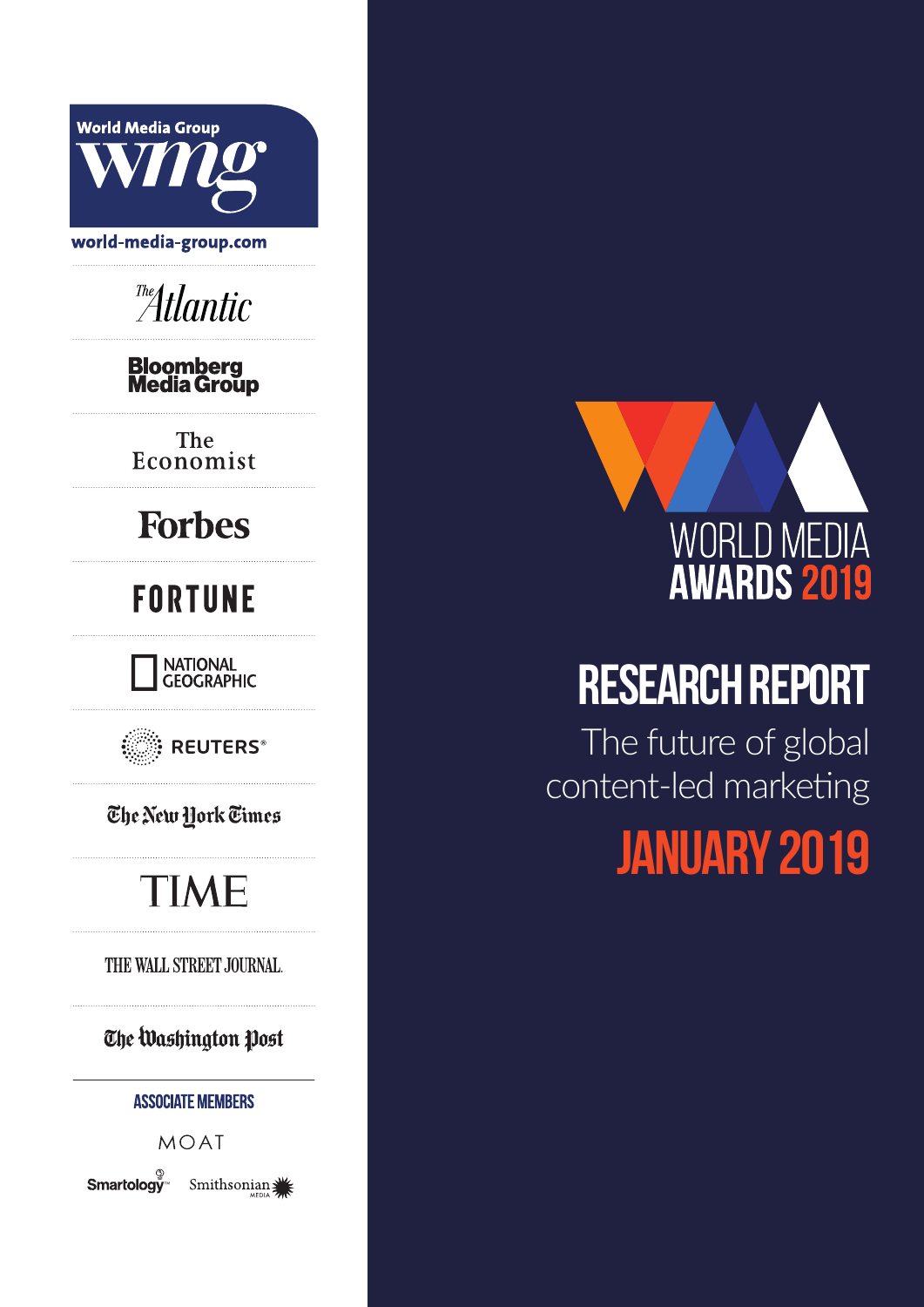## **Introduction & Methodology**

'The future of global content-led marketing' was a survey conducted on behalf of The World Media Group, a strategic alliance of the world's leading media brands who are committed to promoting award winning journalism and the role of international media.

The survey was circulated between 5 November and 5 December 2018 to advertisers, media agencies and media owners with international communications remits, and promoted via the World Media Group's social media channels.

176 responses were received, providing views from around the globe. Asked to describe their primary role, the largest number of respondents [49%] confirmed a planning/strategy role, with 12% working within client advertisers teams and 48% in agencies.



## **WORLD MEDIA AWARDS 2019**

This survey was conducted to provide insights for the strategic development of The World Media Awards, organised by The World Media Group to celebrate great international, content-led advertising strategy.



The World Media Awards are judged by an independent jury of advertisers, agency representatives and content experts working within media owners. Previous winners include leading international brands such as Shell, Porsche, Tata Motors, Universal Pictures, Visit Faroe Islands, Hennessy XO, and UBS.

The 2019 Awards invite entries in sector categories: Automotive, Corporate Influencer, Financial Services, Luxury, Lifestyle & Fashion, Media & Entertainment, Tech & Telecoms, and Travel & Tourism, as well as entries for the best Brand / Media Owner Partnership. In addition, the 2019 Awards will recognise an individual working for an international advertiser in the new Content Leadership & Innovation Award.

**The deadline for 2019 entries is 7 February 2019. For more information, please visit www.world-media-group.com/Awards.**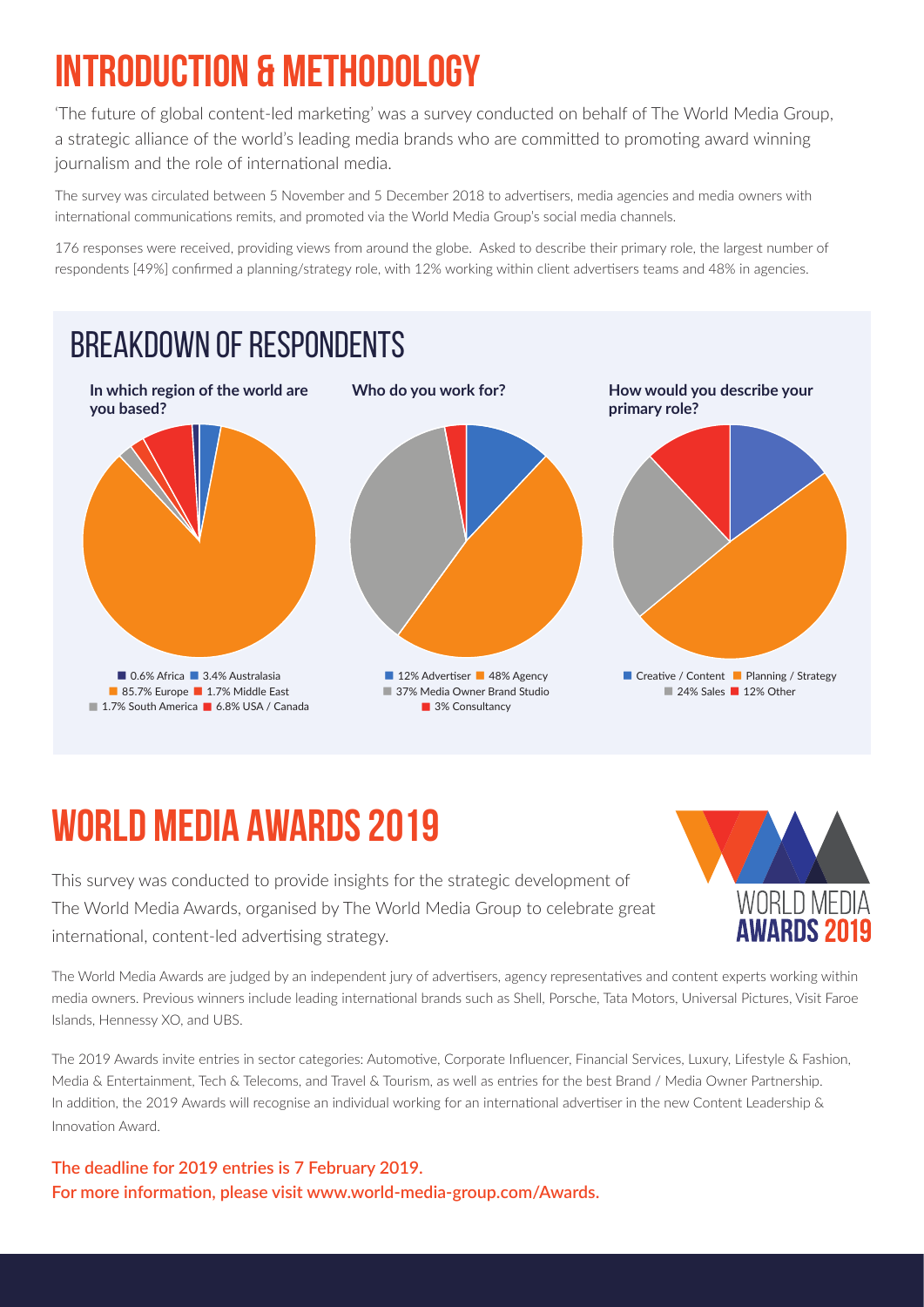## **SUMMARY**

### **Content-led advertising set for continued growth**

The clear finding of the survey is that content-driven marketing will continue its ascendancy, with 78% of respondents [and 85% of agencies] believing that investment in content marketing will grow over the next two years. 45% of respondents said that more than 50% of the campaigns they work on are now content-driven.

The strongest trend for content over the next 12 months is the expected increase in the use of short form video, with 69% of respondents predicting that they will be using them more. When asked for the content marketing trend that most excites them, VR [virtual reality] / AR [augmented reality] received the highest number of mentions, followed by audio/podcast/voice-related content and the opportunities afforded by increased personalisation.

> 45% 78% Said that more than 50% of the campaigns they work

on are now content-driven.

Believe that investment in content marketing will grow over the next two years.

### **Alignment and engagement is key**

Responses to the survey demonstrate a consistent attitude towards the importance of alignment between the advertising brand, the content focus, the media partner and the audience targeted.

When questioned about the factors which contribute the most to a campaign's success once the story has been created, 66% of respondents said that audience and media alignment was the most important factor, whilst 56% cited brand alignment, where the content developed must make sense for the brand or product.

When asked what content-marketing campaigns are best for, the most popular answer was "brand engagement", chosen by 49% of respondents. When it comes to choosing the right media partner, the "quality of audience engagement" was the second most popular attribute, cited by 65% of respondents and second only to "offering a credible editorial environment".

*"It's great to see that advertisers and agencies expect investment in content-driven advertising to grow, reflecting our experience with the World Media Awards, as we have seen a rise in the number and quality of entries we receive every year. But what is also really interesting is that they are recognising the impact of quality journalism on content campaigns. This sentiment matches independent research carried out by MOAT last year which confirmed that readers display higher attention levels when viewing content within a trusted editorial environment."*

Alex Delamain, President of the World Media Group and SVP, Head of Clients Sales and Services at The Economist,

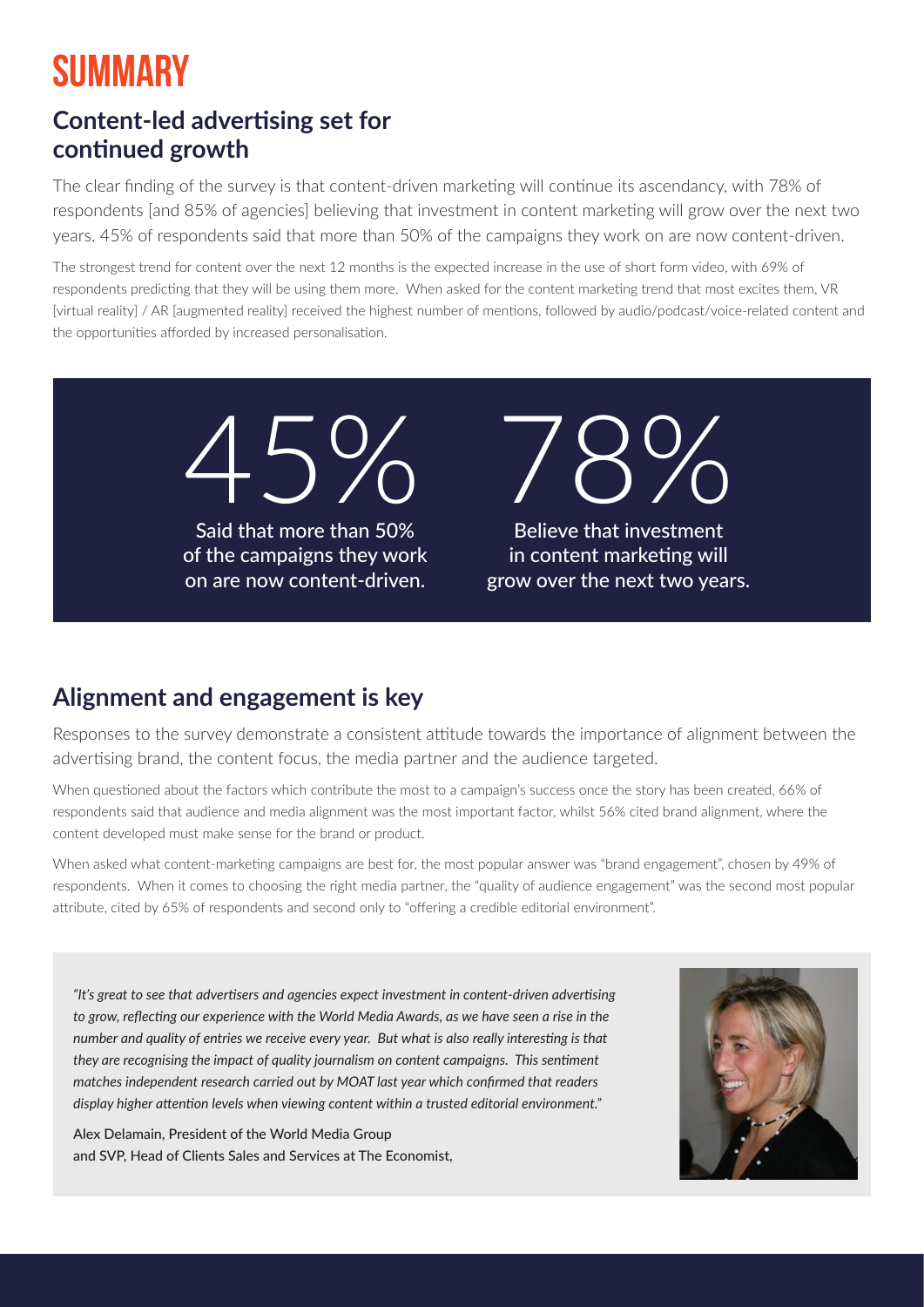## **Understanding the future for global content-led marketing**

### **Predicting the future**

The clear finding of this survey of international advertisers, agency strategists, consultants and media owner teams is that investment in content-led advertising will continue to grow.

Over 45% of our respondents stated that 50% or more of the campaigns they currently work on include a branded content element. 78% of our respondents [85% of our agency respondents] believe that content-led campaigns over the next two years will continue to grow. Only 4% of our respondents believe that content-led campaigns will decline.



*"Here's a sobering thought: we now have a generation of consumers that has never lived without broadband. This technology has transformed everything, and for advertisers it has opened a wealth of opportunities to deliver relevant and engaging content. While people may be blind to banner ads, or choose to install an ad blocker, we all respond to a great story – whether that's text, video or audio. This is a hugely positive development and gives us, as an industry, the opportunity to be much more creative in how we develop communication."*

Caroline Foster Kenny, CEO EMEA, IPG Mediabrands Jury Co Chair, World Media Awards 2019

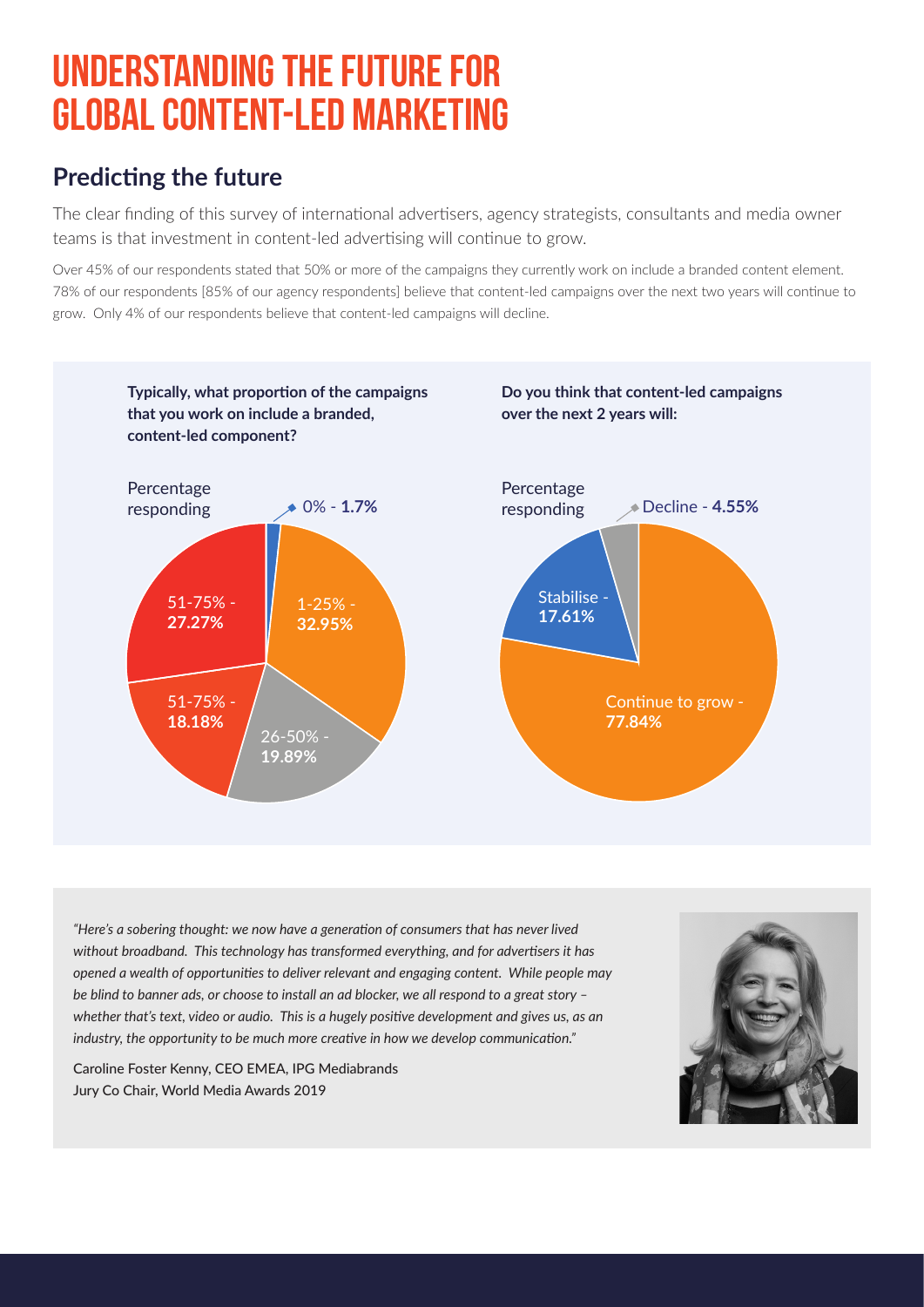Asked to predict the most exciting trends that they expect to see in content-led advertising over the next two years, our respondents provided a wide array of forecasts – from formats, to strategic trends. As our word cloud shows, there was consensus and excitement around developing formats such as Augmented Reality [AR], Virtual Reality [VR], and use of voice and chatbots. Whilst perhaps less innovative in its technology, the increased use of audio podcasts was also frequently cited. Our respondents see an increased impact of AI technology on content-led marketing, with many mentioning more dynamic creative and increased personalisation. At the same time, there was a clear recognition that there would be a greater emphasis on getting more of the basics right – better stories, improved integration with marketing strategy, authenticity, and effective engagement.

#### **What are the most exciting trends you expect to see in branding content over the next two years?**



Having asked our respondents to predict the most exciting trends, the survey then drilled down in to the formats that were going to attract the most investment.

Interestingly, on this list of the content formats that our respondents were most likely to actually use in the next 12 months, AR and VR appear much lower – perhaps still only the chosen formats for early adopters. Video is still the leading format, with 69% of respondents expecting to use short form video, 35% planning to use long form video, 20% planning live video, and 13% planning 360 video. 58% of respondents will be focused on editorial-style content, 56% will be using social media posts, 45% will include infographics, and 41% will be creating podcasts. Interestingly, 38% of our respondents are also planning live events as content to directly engage with target audiences.

|                               | <b>Editorial style</b>         |                       |                              |                            | Live video<br>19.9%       |                    | White<br>papers<br>19.32% |  |
|-------------------------------|--------------------------------|-----------------------|------------------------------|----------------------------|---------------------------|--------------------|---------------------------|--|
|                               | content<br>57.9%               | Infographics<br>45.5% | Events<br>38.0%              | Case<br>studies<br>28.4%   |                           | <b>Gifs</b>        | Web<br>-inars             |  |
|                               |                                |                       |                              |                            | How To<br>guides<br>19.3% | 11.9%              | 11.3%                     |  |
|                               |                                |                       |                              |                            |                           |                    | <b>AR</b><br>10.2%        |  |
| Short form<br>videos<br>69.3% | Social media<br>posts<br>55.7% | Podcasts<br>41.5%     | Long form<br>videos<br>35.2% | <b>Animations</b><br>23.8% | 360<br>video<br>13.0%     | <b>VR</b><br>10.8% | <b>Memes</b><br>7.9%      |  |

#### **What type of content are you likely to use more in the next 12 months? Please select all that apply.**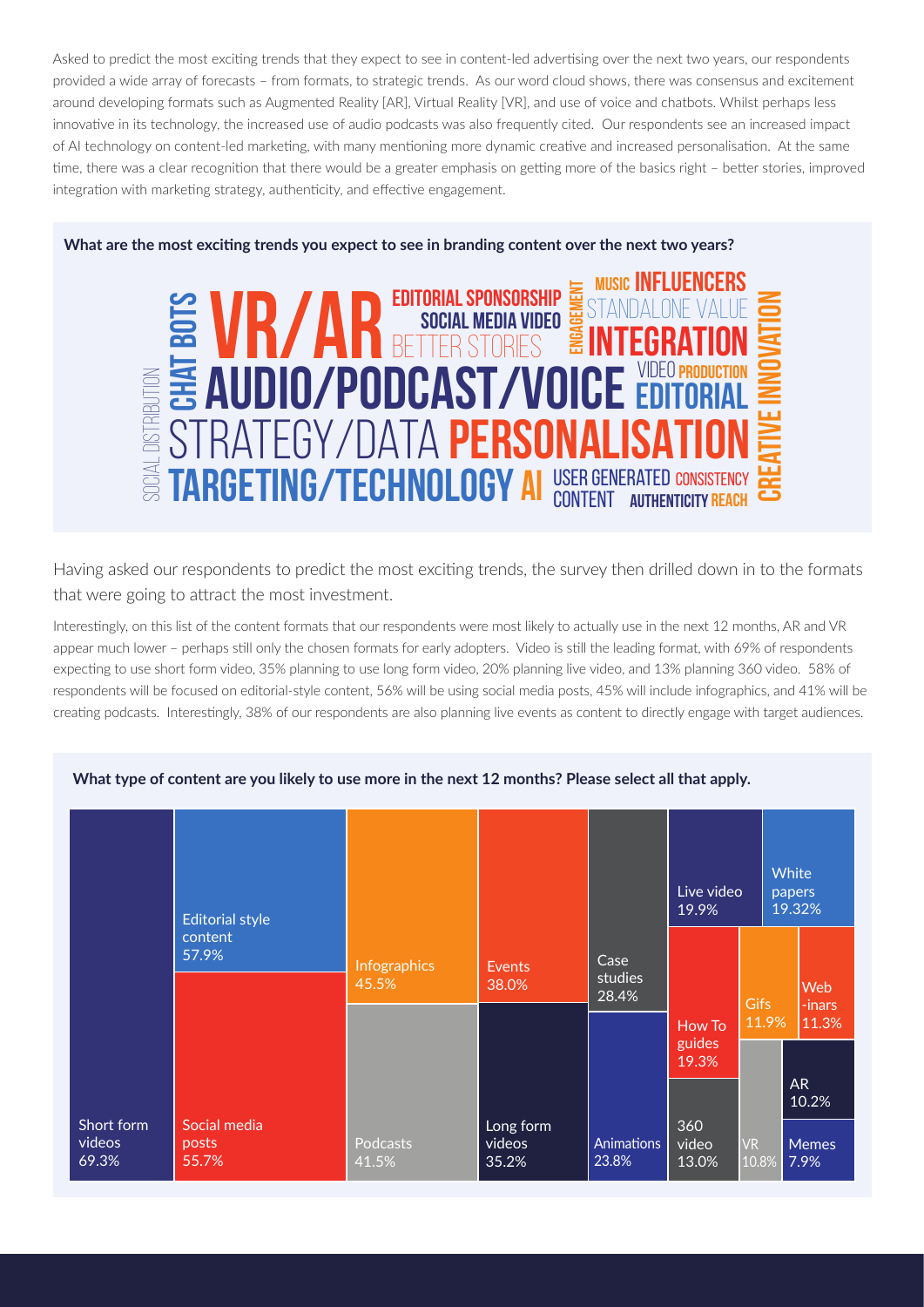*""The appetite amongst marketers for short form video is getting stronger, driven by audience behaviours on platforms that they access increasingly via mobile. The '6 second' format is being touted as the industry's next big thing - in the crowded digital world we live in that's about as long as you get to grab someone's attention. But like all shiny new marketing toys it'd be a mistake to rely on this alone to get your point across, especially in a B2B context where audiences actually need some sort of follow up that gives them real value."*

#### Angela Everitt,

SVP Creative Strategy & Agency Solutions, The Economist Group



### **Planning for and defining success**

Our respondents were asked to shortlist the most important elements of a content-led campaign that would help ensure success.

There was consensus amongst our advertiser, agency, consultant and media owner respondents in terms of the three most commonly cited factors: with "the story", authenticity and creative execution appearing as the 1st, 2nd and 3rd most important factors according to all respondents, and also according to our advertiser respondents. There was also consensus around shareability and creating the right value exchange, appearing at 6th and 7th respectively on both rankings. However, advertiser respondents' order of priorities differed from the group response on other factors. Whilst 33% of our advertisers selected choice of channel as an important factor, ranking it as the fourth most important factor, choice of channel was down the table as the 9th most important factor according to all respondents. Interestingly advertisers cited "client KPIs" as an important factor the least often, whilst this was ranked 5th by all respondents.



#### **Please select the most important factors when creating a content-led campaign**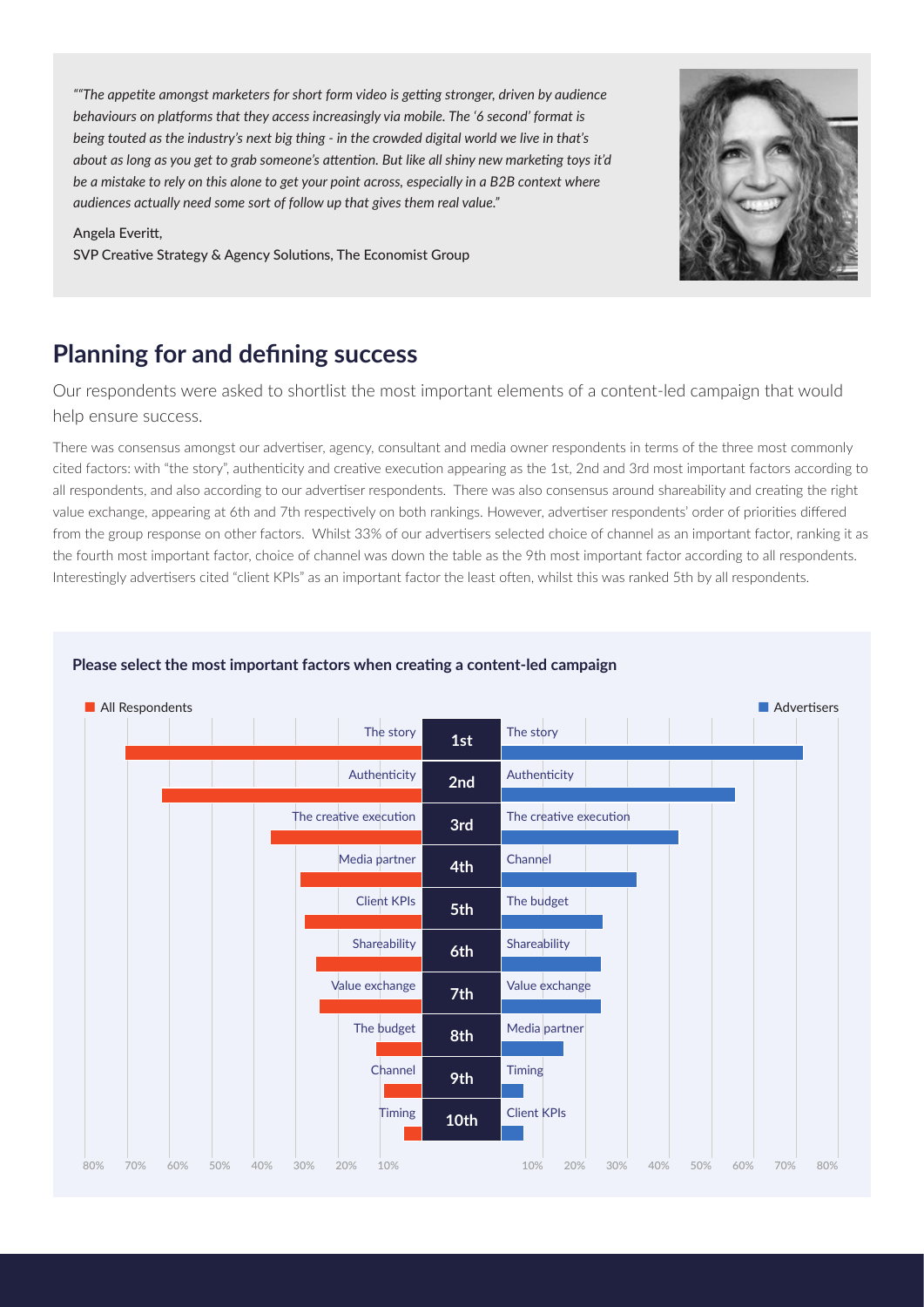*"The most important factor is the added value provided to the consumer, ie: answer the question, 'is my content bringing something useful to my consumer?'"*

Thibaut Portal, Global Media Hub Leader, Pernod Ricard World Media Award 2019 Juror



The survey invited our respondents to further define the ingredients for success – having a great story is only the starting point, what are the factors which then contribute the most to a campaign's success?

Our respondents are looking for alignment – with 65% seeking audience and media alignment with the story, and 56% seeking alignment with the brand. Also key is a story that keeps on giving, with 52% looking for "content with legs", with rich themes that can be continued; 45% looking for content that is shared to grow organic reach; and 44% hoping to be able to amplify the story further, through – for example - podcasts and live events.

Given the perceived importance of audience and media alignment, it's perhaps not surprising that the most important factor for a lead media partner in a content-led campaign is that it should offer a credible editorial environment and a high quality of audience engagement. 71% of respondents cited the importance of a credible editorial environment, 65% the quality of audience engagement, and 63% the profile of the audience delivered by the media partner – these three factors garnering much higher responses than any other of the listed factors, with the next most important differentiation that a media owner can offer being the existence of a renowned content studio, cited by 22% of respondents.

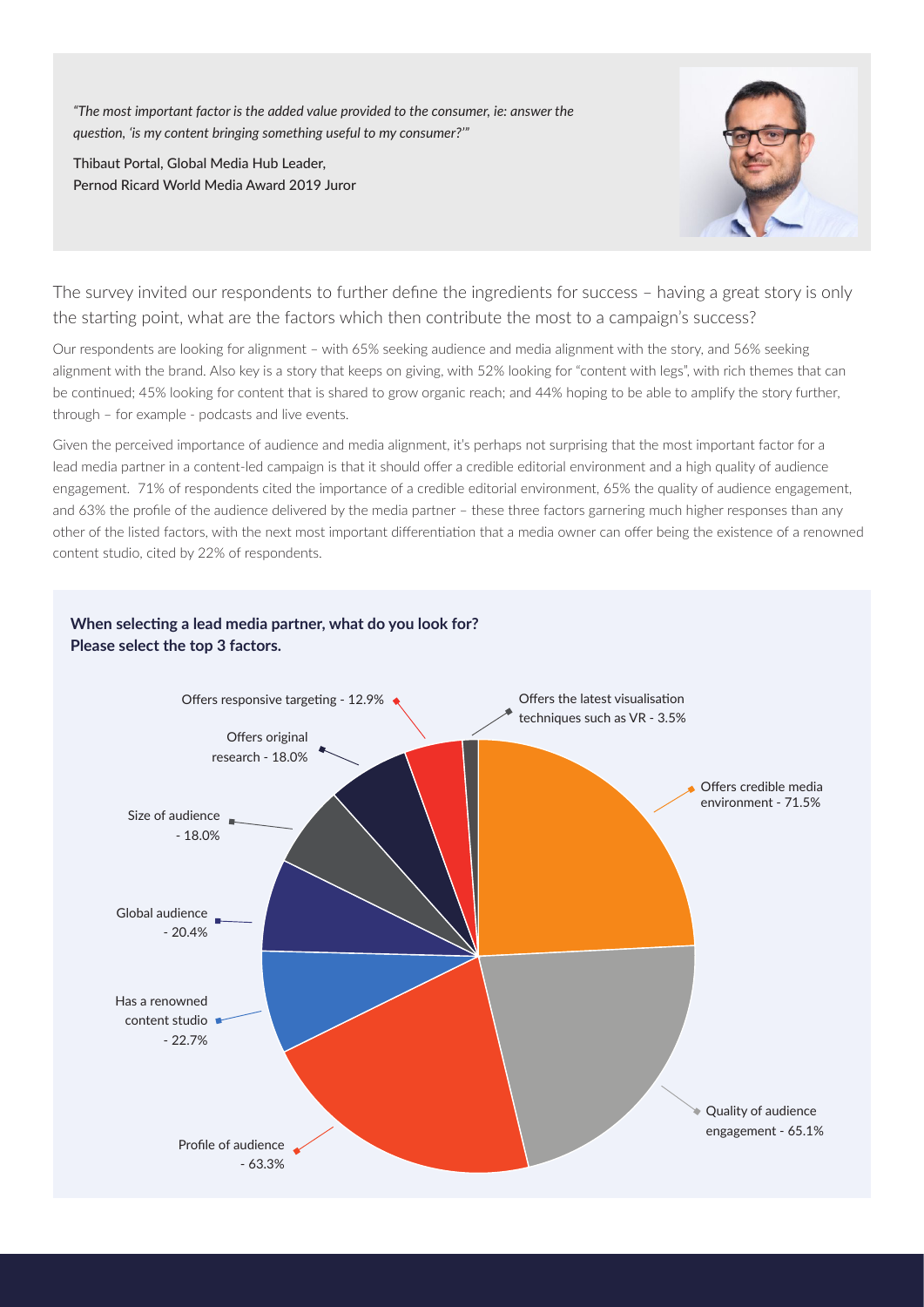### **Setting KPIs and evaluating success**

Responses to the survey reveal a slight disconnect between what our respondents perceive to be the best outcomes for content-led marketing and the KPIs that are set to evaluate success.

When asked what a content-led campaign is best for, a clear majority of respondents [49.1%] cite brand engagement. Far fewer respondents [28.3%] suggest that they believe content-led marketing is best for changing perceptions, and 16.8% cite building awareness as a reasonable objective. It's interesting therefore that, when asked what was the main KPI of the most recent campaign our respondents worked on, the two most popular KPIs were a measurable increase in brand awareness and a shift in brand perceptions [each scoring just over 25%]. "Time spent with content", an engagement measure, was only the third most common KPI at 20.5%.



#### **For the most recent content campaign you worked on, what was the main KPI? [Please select one]**

 *"Even within one campaign there can be a vast difference between what content is across both platforms and publishers. There can be hundreds of different iterations. Yet often you are expected to measure these all in the same way – but can editorial really be judged in the same way as a video? In reality it is difficult to apply blanket standards. It's important to first off have a fundamental understanding of what clients want to do and then build content around this – and then set KPIs. Sometimes, though, it can be useful to have overarching measures that are standard across all campaigns, with different metrics for specific channels and executions. As important as data and metrics are, there is often a gap in the understanding they provide when creating campaigns. They miss the magic of the creative spark that can make a good campaign great and they tend to look at averages – when content is all about talking to ONE person and engaging them in a personal and magical way. They look to the demographics and not the individual."*



Jim Piercy, Creative Director, Custom Studios EMEA/Asia, The Wall Street Journal Jury Co-Chair, World Media Awards 2019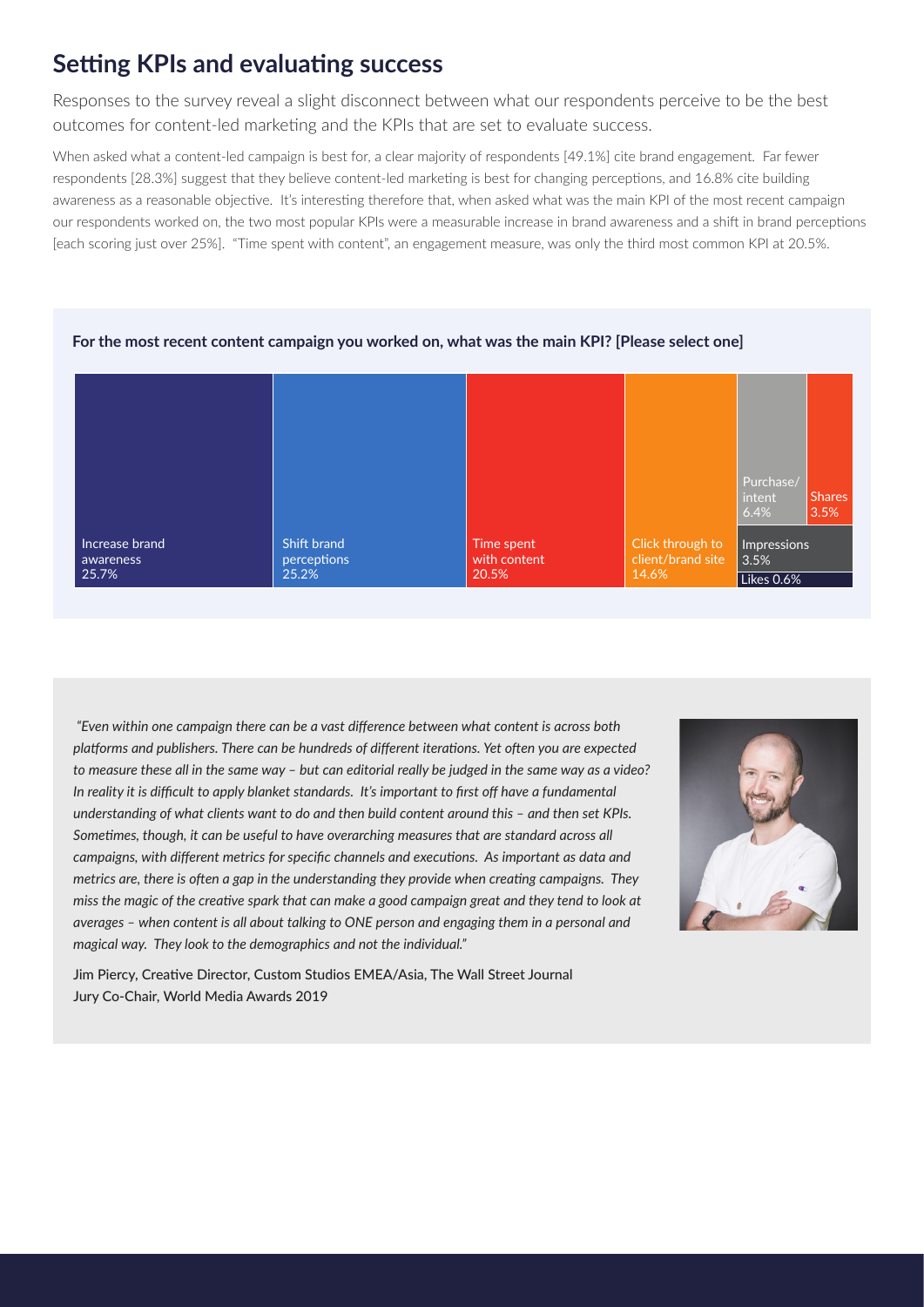Whilst the World Media Awards are looking for entries from campaigns that demonstrate the success of content-led, cross-border campaigns, it's also interesting to look at who or what is seen to be at fault when campaigns fail to deliver. The survey results suggest that everyone blames everyone else. For advertisers, the blame lies predominantly in failings with the creative [32%]. However, agencies blame poor strategy [30%] and lack of media support [22%], while media brands see the fault also resting with poor strategy [37%] or being given a bad brief [21%].

#### **In your experience, what is the most likely cause of a content campaign failing to deliver? [Please select one]**

| <b>Ranking</b>                  | 1st                       | 2nd                                  | 3rd                                  | 4th                                               | 5th                                              | 6th                                              | 7th                            |
|---------------------------------|---------------------------|--------------------------------------|--------------------------------------|---------------------------------------------------|--------------------------------------------------|--------------------------------------------------|--------------------------------|
| <b>Advertiser</b>               | Poor<br>creative<br>31.8% | Poor<br>strategy<br>18.2%            | <b>Bad brief</b><br>18.2%            | Lack of<br>media<br>support<br>13.6%              | <b>Insufficient</b><br>content<br>budget<br>9.0% | Poor<br>targeting<br>4.6%                        | Lack of<br><b>SEO</b><br>4.6%  |
| <b>Agency</b>                   | Poor<br>strategy<br>30.1% | Lack of<br>media<br>support<br>21.7% | <b>Bad brief</b><br>21.7%            | <b>Poor</b><br>creative<br>18.1%                  | Poor<br>targeting<br>6.0%                        | <b>Insufficient</b><br>content<br>budget<br>2.4% | Lack of<br><b>SEO</b><br>0.00% |
| <b>Media</b><br>brand<br>studio | Poor<br>strategy<br>36.5% | <b>Bad brief</b><br>20.7%            | Lack of<br>media<br>support<br>12.7% | <b>Insufficient</b><br>content<br>budget<br>11.1% | Poor<br>creative<br>11.1%                        | Poor<br>targeting<br>7.9%                        | Lack of<br><b>SEO</b><br>0.00% |